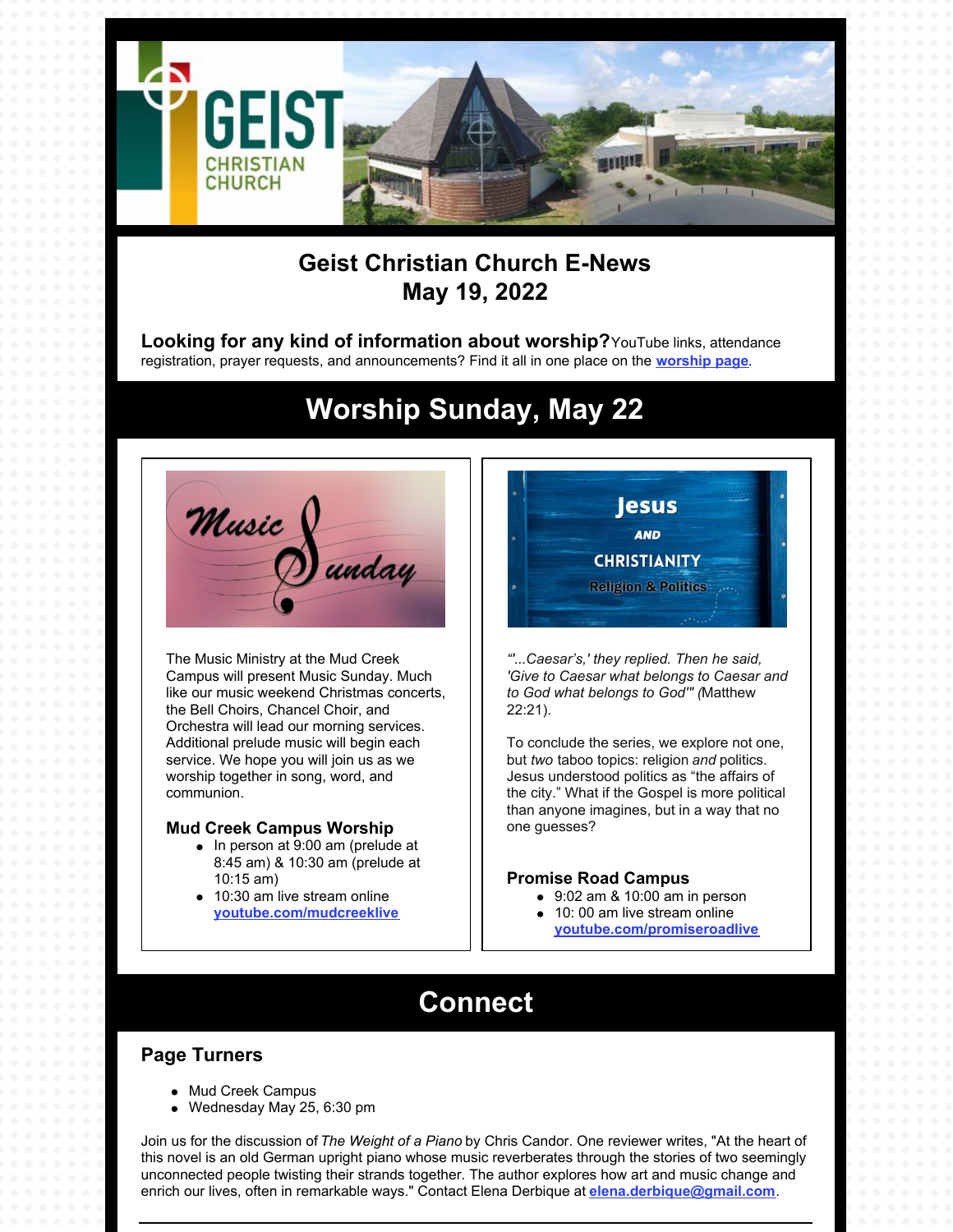### **"Fly-Over" Books of the Bible**

- Mud Creek Campus
- Tuesdays, beginning May 24 through June 28, 6:30 pm 8:00 pm
- The class will also be streamed via Zoom

Transcontinental flights seldom land in certain states, so travelers call them "fly-over states." Likewise, we seldom study or preach from several short books of the Bible. Join Joe Allison and Maribeth Westerfield for a 6-week study of these "fly-over books." Email Joe Allison to enroll at **[hoosierjoe@hotmail.com](mailto:hoosierjoe@hotmail.com)**.

# **Outreach**

#### **Faster Pastor**

- Sunday, May 22
- Race at K1 Racing  $@$  4:30 pm
- Cookout & awards at Promise Road campus @ 5 pm

We are coming to the finish line and have raised more than \$6,000 for our five sponsoring mission partners.

Come watch the race at K1 Racing (9998 E 121st St., Fishers). Be at K1 at 4:15. The race will begin at 4:30 sharp.



Following the race, everyone is invited to the Promise Road Campus for a hotdog cookout. Kids are welcome to ride their bicycles around the circle drive, which will be blocked off for their enjoyment!

#### **Blood Drive**

- Promise Road Campus
- Sunday, June 5

Versiti Blood Center of Indiana provides lifesaving blood and blood products to more than 90 hospitals throughout the state. On Sunday, June 5, from 9:00 am-12:00 pm at the Promise Road Campus, Geist Christian Church is doing our part to help Versiti sustain an adequate blood supply to our local Indiana hospitals and the patients they serve.

Sign up at church, or**[schedule](https://donate.indiana.versiti.org/donor/schedules/drive_schedule/154605) your donation here!**



#### **Family from Afghanistan Needs a Car**

Since January, we have been co-sponsoring a family of five who fled from Afghanistan when the Taliban took over. The Mohabats are settling in well. The next large item that this family needs is a reliable vehicle—one that will fit five people (one of whom is in a car seat). Contact **Pastor Deb [Strock-Kuss](mailto:deb.strock-kuss@geistchristian.org)** if you've got a lead. Thank you!

# **Children & Youth**

### **Vacation Bible School Compassion Camp**

- Promise Road Campus
- June 14-17, 9:30-11:30 am